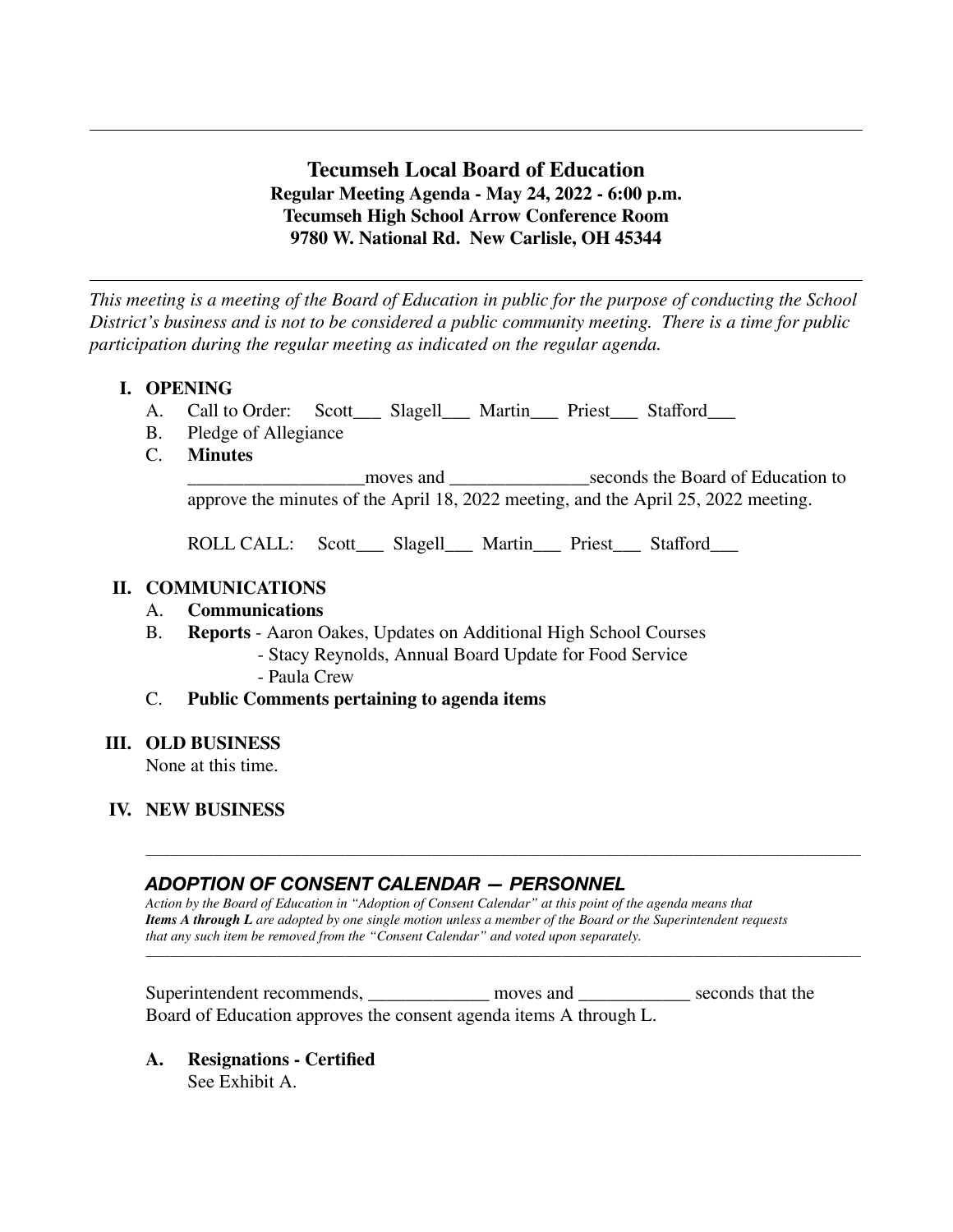Barb Cross, PE Teacher at Donnelsville Elementary School and Park Layne Elementary School. Effective at the end of the 2021-2022 school year. Reason - Personal.

Maggie Longberry, School Psychologist at Tecumseh High School and Tecumseh Middle School. Effective at the end of the 2021-2022 school year. Reason - Personal.

## **B. Resignations - Classified**

See Exhibit B.

Brenda Clark, Secretary at Tecumseh Middle School. Effective June 30, 2022. Reason - Retirement.

Dawn McConnaughey, Special Education Paraprofessional at New Carlisle Elementary School. Effective at the end of the 2021-2022 school year. Reason - to accept another position within the district.

Steve Lokai, Head Mechanic at Tecumseh Local Schools. Effective June 17, 2022. Reason - retire/rehire.

## **C. Employment - Certified**

The following individuals are recommended for employment for the 2022-2023 school year, as presented. See Exhibit C.

Layne Berner, Fifth Grade Teacher at New Carlisle Elementary School. Effective August 15, 2022.

## **D. Employment - Classified**

The following individuals are recommended for employment for the 2022-2023 school year, as presented.

Dawn McConnaughey, One on One Aide at New Carlisle Elementary School. Effective at the beginning of the 2022-2023 school year.

Steve Lokai, Head Mechanic at Tecumseh Local Schools. Effective June 20, 2022.

Chelsea Johnson, Food Service Employee at Park Layne Elementary School. Effective at the beginning of the 2022-2023 school year. (Pending background check)

Deidre Adamson, Food Service Employee at Tecumseh Middle School. Effective at the beginning of the 2022-2023 school year. (Pending background check)

Brooke Chance, Food Service Employee at Tecumseh Middle School. Effective at the beginning of the 2022-2023 school year.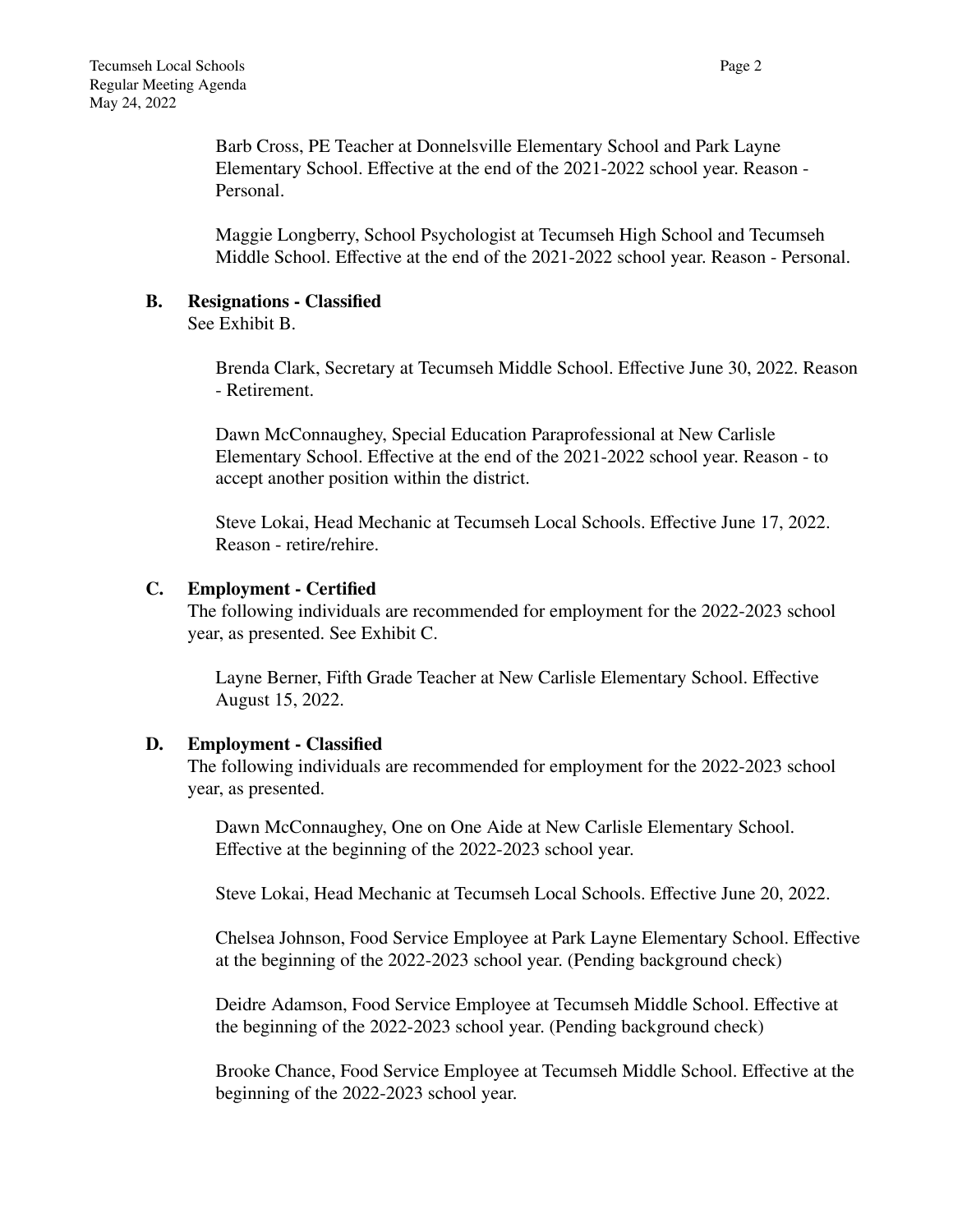Jessica Berry, ELL Aide at Donnelsville Elementary School. Effective at the beginning of the 2022-2023 school year.

## **E. Employment - Substitute**

The following individuals are recommended for employment for the 2021-2022 school year on an as needed basis.

Dillon Driskill, Classified Chelsea Johnson, Classified Deidre Adamson, Classified Brooke Chance, Classified

## **F. Employment - Migrant - Certified**

The Board is asked to approve the following individual for the Migrant Summer School program during the summer of 2022. No other openings remain.

Kerry Cassell, Image Teacher

## **G. Employment - Migrant - Classified**

The Board is asked to approve the following individuals for the Migrant Summer School program during the summer of 2022. No other openings remain.

Estella Bucio, Parent Liaison Jessica Berry, Image Paraprofessional

# **H. Employment - Migrant - Substitute**

The following individuals are recommended for employment on an as-needed basis for the Migrant Summer School and Summer Learning Program during the summer of 2022. No other openings remain.

Karen McCorkle Nicole White Jessica Berry

# **I. Employment - Certified - Summer Learning Program**

The Board is asked to approve the following individual for the Summer Learning Program during the summer of 2022.

Jordan Hitt - THS Mark Holbrook - THS Dan Vaughan - THS Chris McDaniel - THS Zach Hyden - THS Scott Knapke - THS Michael Crago - THS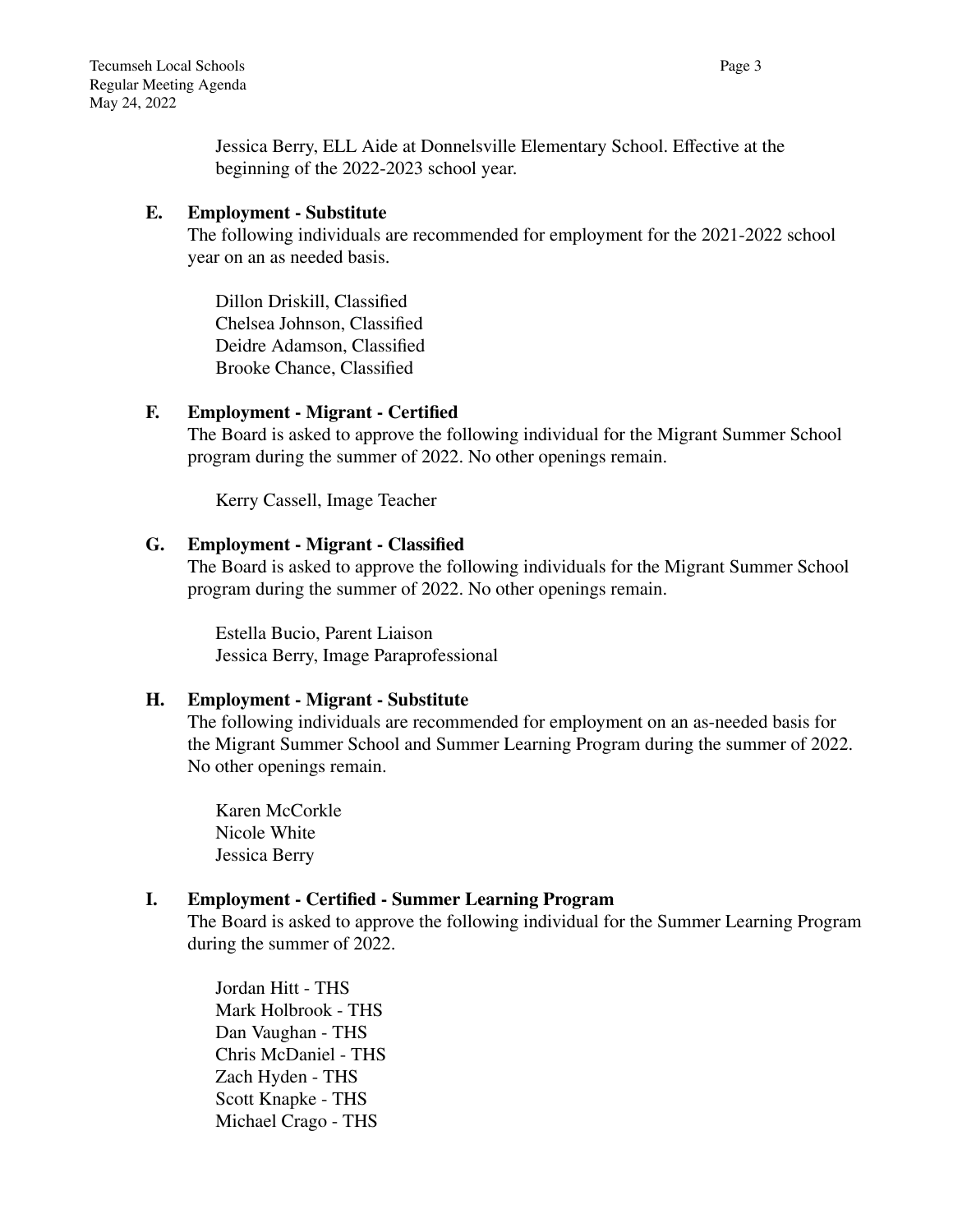Michelle Peters - THS Austin Litteral - THS

1st Grade Teacher - yet to be filled

## **J. Employment - Classified - Summer Learning Program**

The Board is asked to approve the following individual for the Summer Learning Program during the summer of 2022. No other openings remain.

Ellie Gehret - Housekeeping

## **K. Employment - Extended School Year Services**

The following individuals are recommended to perform extended school year services, for the summer of 2022, for special needs students in accordance with their IEP. Certified staff will be paid at the summer rate and classified staff will be paid at their current hourly rate, all to be paid from the general fund.

Kim Lain - Certified Melissa Fogt - Certified Jennifer Hulbert - Certified Annie Huffman - Certified

### **L. SST and Max Potential Project - IRC Training for Lean Six Sigma**

The Board is asked to approve payment to Corey Molette and Karin Linch for attending three training sessions outside of their contracted work schedule. It is 7.5 hours per day for three days for both staff members. They will be paid from the General Fund at the current summer rate. We also request mileage reimbursement for all six days that they both attend the training.

\_\_\_\_\_\_\_\_\_\_\_\_\_\_\_\_\_\_\_\_\_\_\_\_\_\_\_\_\_\_\_\_\_\_\_\_\_\_\_\_\_\_\_\_\_\_\_\_\_\_\_\_\_\_\_\_\_\_\_\_\_\_\_\_\_\_\_\_\_\_\_\_\_\_\_\_\_\_\_\_\_\_\_\_\_\_\_\_\_\_\_\_\_\_\_\_\_\_\_\_\_\_\_\_\_\_\_\_\_\_\_\_\_\_\_

\_\_\_\_\_\_\_\_\_\_\_\_\_\_\_\_\_\_\_\_\_\_\_\_\_\_\_\_\_\_\_\_\_\_\_\_\_\_\_\_\_\_\_\_\_\_\_\_\_\_\_\_\_\_\_\_\_\_\_\_\_\_\_\_\_\_\_\_\_\_\_\_\_\_\_\_\_\_\_\_\_\_\_\_\_\_\_\_\_\_\_\_\_\_\_\_\_\_\_\_\_\_\_\_\_\_\_\_\_\_\_\_\_\_\_

ROLL CALL: Scott Slagell Martin Priest Stafford

# *ADOPTION OF CONSENT CALENDAR — ADMINISTRATIVE*

*Action by the Board of Education in "Adoption of Consent Calendar" at this point of the agenda means that Items M through O are adopted by one single motion unless a member of the Board or the Superintendent requests that any such item be removed from the "Consent Calendar" and voted upon separately.*

Superintendent recommends, \_\_\_\_\_\_\_\_\_\_\_\_\_\_ moves and \_\_\_\_\_\_\_\_\_\_\_\_\_\_ seconds that the Board of Education approves the consent agenda items M through O.

## **M. Contract Approval - MVECA**

The board is asked to approve the 2022-2023 MVECA contract. The total amount to approve is a decrease from the previous year in the amount of \$2,646. See Exhibit M.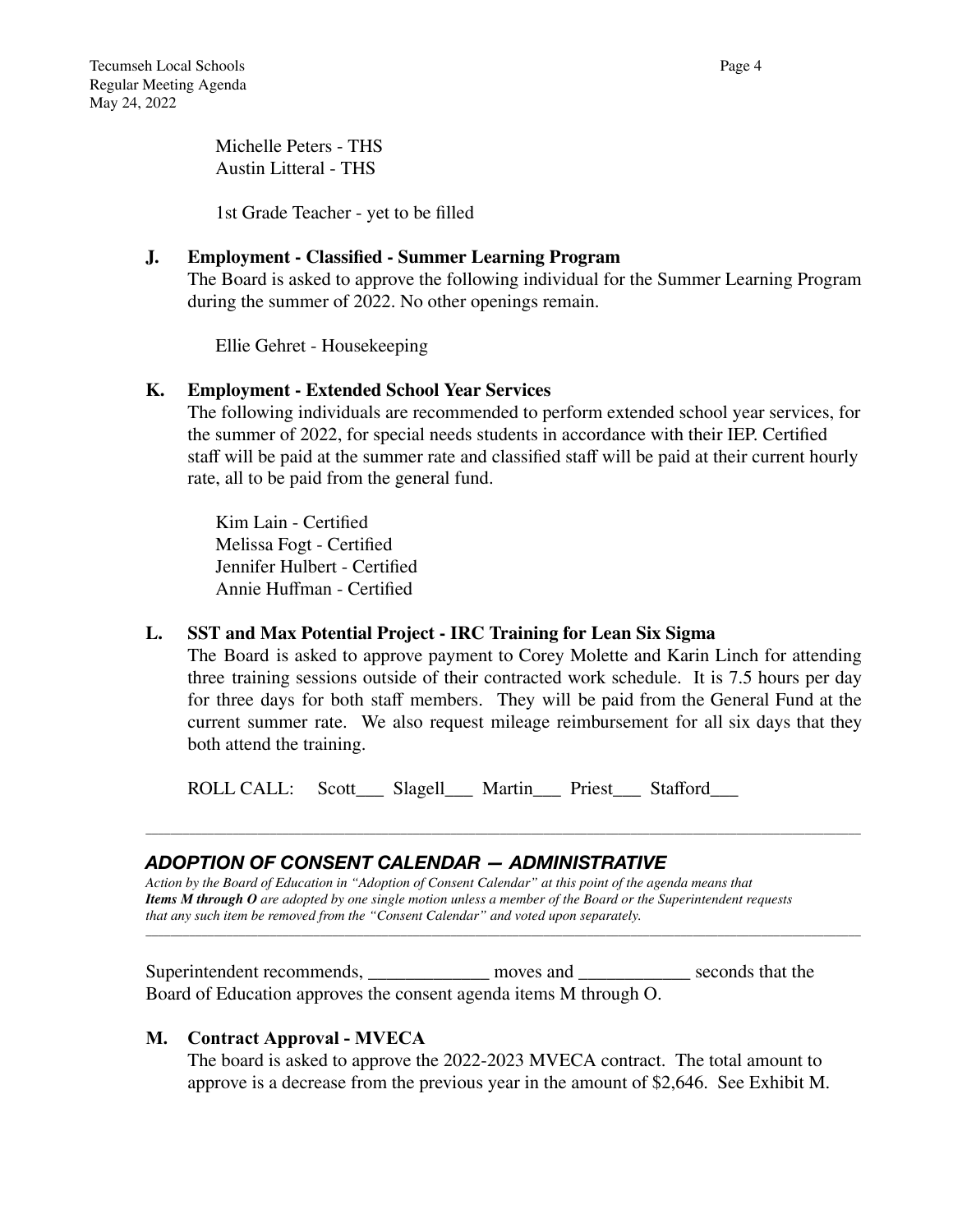**N. Resolution of Intent Not to Provide Career-Technical Education in Grades 7 and 8** The board is asked to approve a resolution of intent not to provide career-technical education to all students enrolled in grades seven and eight for the 2022-2023 school year.

#### **O. Cybersecurity Contract Approval - ForwardEdge**

The board is asked to approve a contract with ForwardEdge to provide cyber security for the district. See Exhibit O.

\_\_\_\_\_\_\_\_\_\_\_\_\_\_\_\_\_\_\_\_\_\_\_\_\_\_\_\_\_\_\_\_\_\_\_\_\_\_\_\_\_\_\_\_\_\_\_\_\_\_\_\_\_\_\_\_\_\_\_\_\_\_\_\_\_\_\_\_\_\_\_\_\_\_\_\_\_\_\_\_\_\_\_\_\_\_\_\_\_\_\_\_\_\_\_\_\_\_\_\_\_\_\_\_\_\_\_\_\_\_\_\_\_\_\_

\_\_\_\_\_\_\_\_\_\_\_\_\_\_\_\_\_\_\_\_\_\_\_\_\_\_\_\_\_\_\_\_\_\_\_\_\_\_\_\_\_\_\_\_\_\_\_\_\_\_\_\_\_\_\_\_\_\_\_\_\_\_\_\_\_\_\_\_\_\_\_\_\_\_\_\_\_\_\_\_\_\_\_\_\_\_\_\_\_\_\_\_\_\_\_\_\_\_\_\_\_\_\_\_\_\_\_\_\_\_\_\_\_\_\_

ROLL CALL: Scott\_\_\_ Slagell\_\_\_ Martin\_\_\_ Priest\_\_\_ Stafford\_\_\_

## *ADOPTION OF CONSENT CALENDAR — FINANCIAL*

*Action by the Board of Education in "Adoption of Consent Calendar" at this point of the agenda means that Items P through W are adopted by one single motion unless a member of the Board or the Superintendent requests that any such item be removed from the "Consent Calendar" and voted upon separately.*

#### **At this time, the Treasurer will present the Five Year Forecast.**

Superintendent recommends, moves and seconds that the Board of Education approves the consent agenda items P through W.

#### **P. Five Year Forecast**

The board is asked to approve the Five Year Forecast for May 2022, as presented.

#### **Q. Financial Reports**

The board is asked to review and approve the financial reports for April, 2022.

#### **R. Fund Advances**

The board is asked to approve the following as presented: Negative fund balances covered by unencumbered general fund balance April, 2022.

| 001-0000 | \$487,972.80      |
|----------|-------------------|
| 461-9022 | $(\$99.02)$       |
| 461-9301 | \$0.00            |
| 505-9022 | (\$11,874.48)     |
| 507-9020 | \$0.00            |
| 507-9222 | $(\$102, 156.59)$ |
| 507-9322 | (\$153,907.07)    |
| 507-9422 | $(\$699.12)$      |
| 516-9022 | $(\$47,771.23)$   |
| 516-9222 | $(\$58,442.70)$   |
| 536-9022 | $(\$5,056.79)$    |
| 551-9022 | $(\$359.24)$      |
| 572-9022 | $(\$81,108.70)$   |
| 572-9822 | (\$131.99)        |
|          |                   |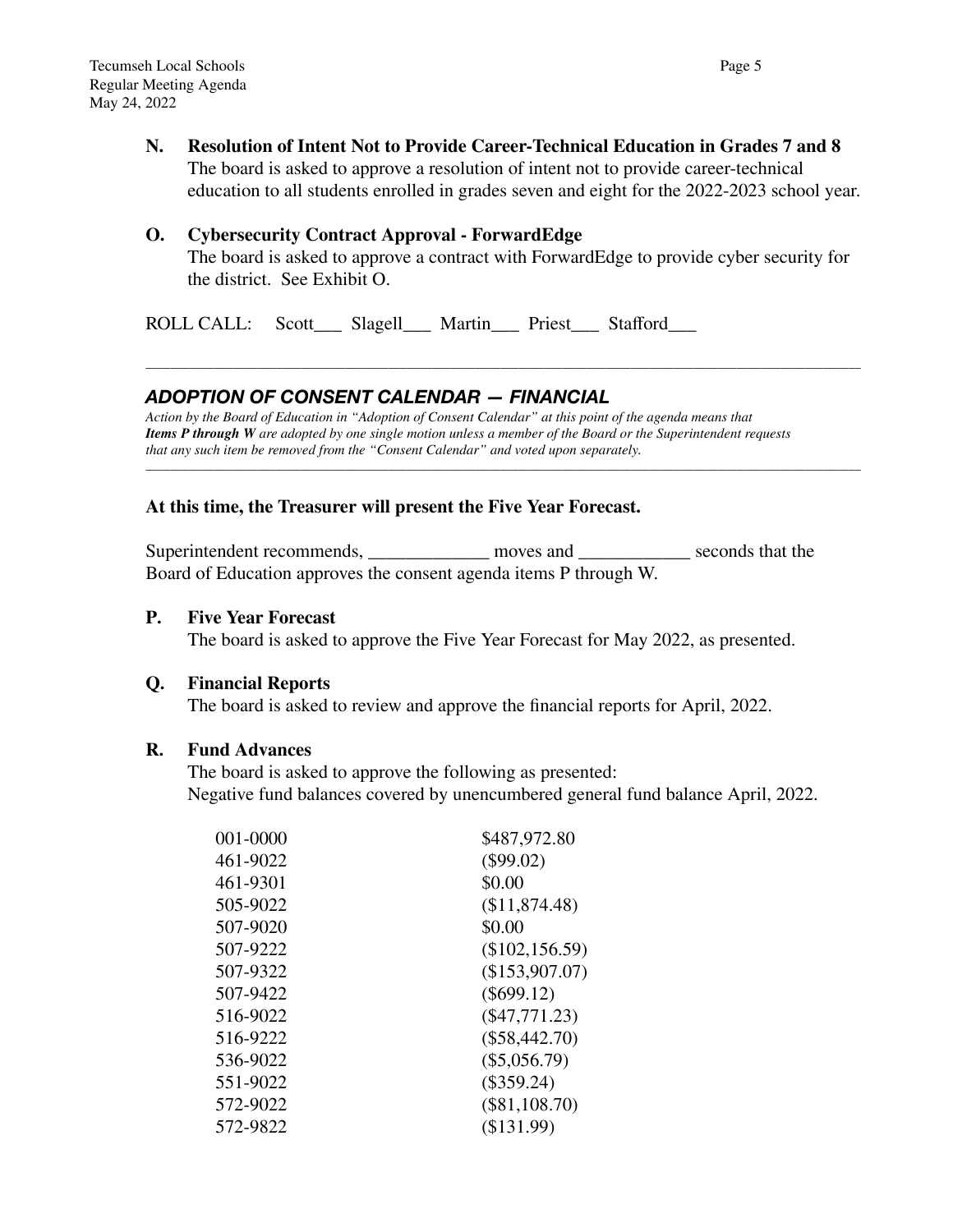| (\$16,611.20)  |
|----------------|
| (\$1,822.13)   |
| (\$172.78)     |
| $(\$7,759.76)$ |
|                |

This information is to notify the Board of Education and show there are sufficient funds in the general funds to cover the negative grant funds.

## **S. Amend Estimated Resources and Appropriations**

The board is asked to amend estimated resources and appropriations. None

## **T. Library Levy**

The board of education is asked to approve the following resolution for the New Carlisle Public Library Levy, as presented. See Exhibit T.

## **U. Liability, Fleet, & Property Insurance**

The board is asked to approve the July 1, 2022 to July 1, 2023 insurance renewal for Liability, Fleet, & Property Insurance.The District contracts with the Southwestern Ohio Educational Purchasing Council (EPC) for this insurance. The cost is \$176,105 for FY23. The cost for the prior fiscal year was \$166,400. See Exhibit U.

#### **V. Juneteenth Holiday**

The board of education is asked to approve the Juneteenth holiday for all non-teaching, eleven and twelve month employees, including administrators. Senate Bill 11, signed into law on March 11, 2022, requires school districts to grant paid leave for the Juneteenth holiday to all regular, non-teaching school employees, who are employed on an eleven or twelve month basis. The legislation will take effect on June 9, 2022.

### **W. Donations**

The board is asked to accept the following donations made to Tecumseh Local Schools. See Exhibit W.

| <b>Recipient</b> | <b>Donor</b>                           | <b>Amount</b> |
|------------------|----------------------------------------|---------------|
| Fireworks        | New Carlisle Federal Savings Bank      | 500.00        |
| Fireworks        | Michelle M Maciorowski Law Firm LLC    | 500.00        |
| Fireworks        | Mumma and Mumma                        | 500.00        |
| Fireworks        | New Carlisle Rotary                    | \$1,000.00    |
| Fireworks        | <b>Tecumseh Administrators</b>         | \$250.00      |
| Fireworks        | Vancrest of New Carlisle               | 500.00        |
| Fireworks        | Tecumseh Jr. Optimist Club             | 250.00        |
| Fireworks        | Macy Agency, Inc.                      | 250.00        |
| Fireworks        | <b>Clark County Deputies FOP Lodge</b> | 250.00        |
| Fireworks        | <b>Berner's Auction Gallery</b>        | 500.00        |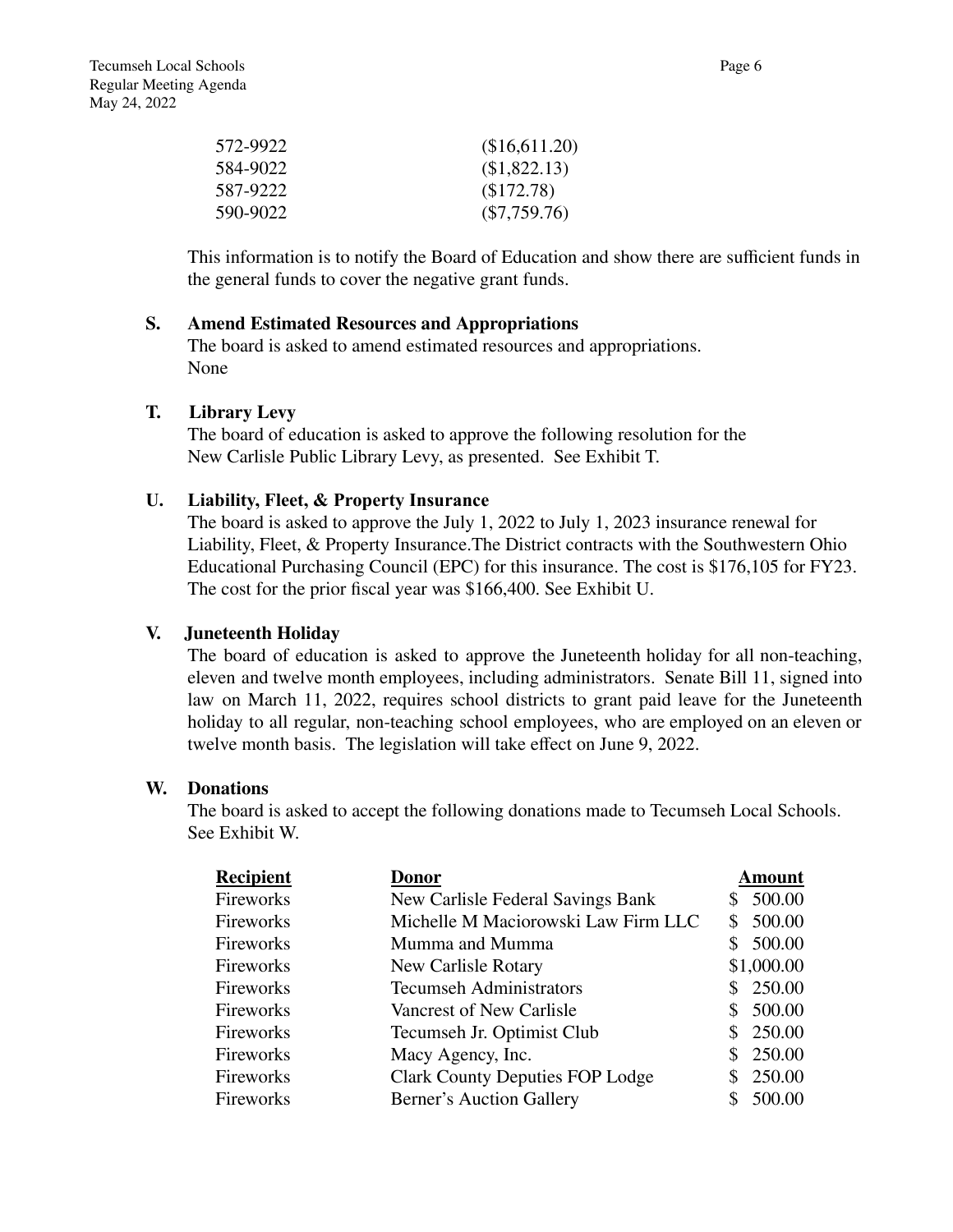| <b>AFJROTC</b>                | VFW Post 9966 | \$1,000.00            |
|-------------------------------|---------------|-----------------------|
| Principal's Fund-PL PTO       |               | \$5,000.00            |
| Principal's Fund-NC PTO       |               | \$5,000.00            |
| Principal's Fund-THS OhioPyle |               | 9.47<br>$\mathcal{S}$ |

## **X. Transportation - Payment in Lieu of**

The board is asked to approve payment in lieu of transportation for the 2021-2022 school year, as presented.

| Mikyra Baumann            | <b>Troy Christian Schools</b> | \$538.55 |
|---------------------------|-------------------------------|----------|
| Grace & Michael Berner    | <b>Troy Christian Schools</b> | \$538.55 |
| Zechariah Debreceni       | <b>Troy Christian Schools</b> | \$538.55 |
| Katlynne & Brylee Edwards | <b>Troy Christian Schools</b> | \$538.55 |
| Rylee Huber               | <b>Troy Christian Schools</b> | \$538.55 |
| Kathleen & Maggie Johnson | <b>Troy Christian Schools</b> | \$538.55 |
| Seth Mann                 | <b>Troy Christian Schools</b> | \$538.55 |
| Isabella & Roman Martin   | <b>Troy Christian Schools</b> | \$538.55 |
| Shyanne Whalen            | <b>Troy Christian Schools</b> | \$538.55 |
| Cole Scanlan              | Montessori School of Dayton   | \$538.55 |
|                           |                               |          |

\_\_\_\_\_\_\_\_\_\_\_\_\_\_\_\_\_\_\_\_\_\_\_\_\_\_\_\_\_\_\_\_\_\_\_\_\_\_\_\_\_\_\_\_\_\_\_\_\_\_\_\_\_\_\_\_\_\_\_\_\_\_\_\_\_\_\_\_\_\_\_\_\_\_\_\_\_\_\_\_\_\_\_\_\_\_\_\_\_\_\_\_\_\_\_\_\_\_\_\_\_\_\_\_\_\_\_\_\_\_\_\_\_\_\_

\_\_\_\_\_\_\_\_\_\_\_\_\_\_\_\_\_\_\_\_\_\_\_\_\_\_\_\_\_\_\_\_\_\_\_\_\_\_\_\_\_\_\_\_\_\_\_\_\_\_\_\_\_\_\_\_\_\_\_\_\_\_\_\_\_\_\_\_\_\_\_\_\_\_\_\_\_\_\_\_\_\_\_\_\_\_\_\_\_\_\_\_\_\_\_\_\_\_\_\_\_\_\_\_\_\_\_\_\_\_\_\_\_\_\_

ROLL CALL: Scott\_\_\_ Slagell\_\_\_ Martin\_\_\_ Priest\_\_\_ Stafford\_\_\_

# *ADOPTION OF CONSENT CALENDAR — INSTRUCTIONAL*

*Action by the Board of Education in "Adoption of Consent Calendar" at this point of the agenda means that Items Y through Z are adopted by one single motion unless a member of the Board or the Superintendent requests that any such item be removed from the "Consent Calendar" and voted upon separately.*

Superintendent recommends, \_\_\_\_\_\_\_\_\_\_\_\_\_\_ moves and \_\_\_\_\_\_\_\_\_\_\_\_\_ seconds that the Board of Education approves the consent agenda items Y through Z.

## **Y. Locally Defined Graduation Seals**

The board is asked to approve the three locally defined graduation seals listed below.

Community Service - Students must complete 60 hours of community service over the four year period. (no changes from previous years)

Fine Arts -Students earning the Fine Arts Seal must be involved in a minimum of 4 fine art classes and/or activities, which include: Intro to Art, Graphic Design I & II, Drawing and Painting/Ceramics, Women's Chorus, Men's Chorus, Mixed Chorus, Symphonic Band, Wind Ensemble, Pep Band and Marching Band. Activities include: Fall Play, Spring Musical (includes Orchestra), Senior Production, or other musical classes and Fine Arts activities not listed above that are approved by the principal or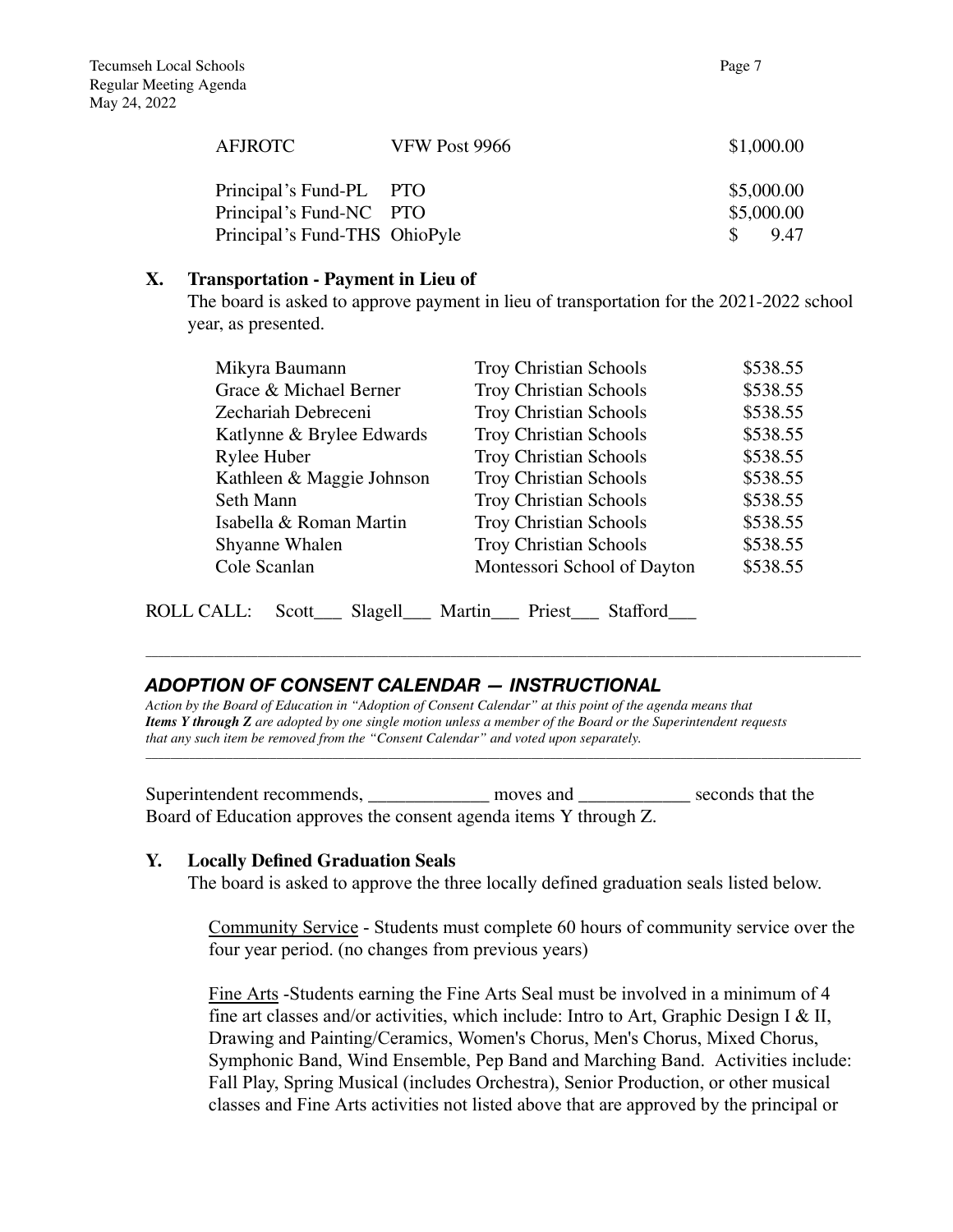school counselor. Students participating in these activities must participate in the entire scheduled season.

Student Engagement - Students must participate in two seasons of a school sponsored sport or any activity that would earn a PE waiver. Students can also obtain the Engagement Seal by participating in 100 hours of a school sponsored club or student government to a meaningful extent, as determined by the club advisor. Clubs and activities include but are not limited to: FFA, NHS, Student Council, Junior Optimist Club, Principal-Student Advisory, Creative Writing Club, Team Manager/Asst. Trainer, Muse Machine, Prom Committee, Hope Squad, FCCLA, and any other school related clubs. Activities not listed above may count toward the 100 hour requirement, but they must be approved by the principal or school counselor.

## **Z. New Course Offerings for 2022-2023 school year**

The board is asked to approve two new courses as an addendum to the Course Catalog for Tecumseh High School that was approved in January.

## **Career Development and Leadership Elective Grades 10 -12** 0.5 Credit

Students will work through the Lean Six Sigma curriculum. This is an ODE approved, 12 point leadership and problem solving credential recognized by the business community. The course consists of the Lean Six Sigma Yellow Belt (3pts), Lean Six Sigma Green Belt (6pts), and Leadership Excellence-Student modules (3pts). Topics will include modules for success in the business world including professionalism, reliability, teamwork and punctuality as well as work ethic. Problem solving and collaboration skills will be practiced and the semester will culminate in a required group project planned and executed by the students. Completion of the three sections will provide a graduation pathway to students by meeting the requirements for Algebra I and ELA II competencies as well as two state recognized seals–Ohio Means Jobs and the Jobs Readiness Seal.

## **Conservation Science Elective/Required Elective/Required Elective/Required Grades 11-12 1.0 Credit**

Course Description: Students will develop skills, build an understanding of science and learn scientific techniques taught through the lens of conservation with an emphasis on hands-on, real world activities. The curriculum focuses on wildlife conservation and the outdoor recreational activities that financially support the North American Model of Wildlife Conservation, such as hunting, fishing, trapping, conservation work, shooting sports and boating. Conservation Science gives students a foundational basis for how these activities directly benefit habitat acquisition, enhancement and protection, as well as, wildlife management, including game, nongame and endangered species. Students are not required to participate in these activities, but rather the lessons related to these recreational activities. Some activities include: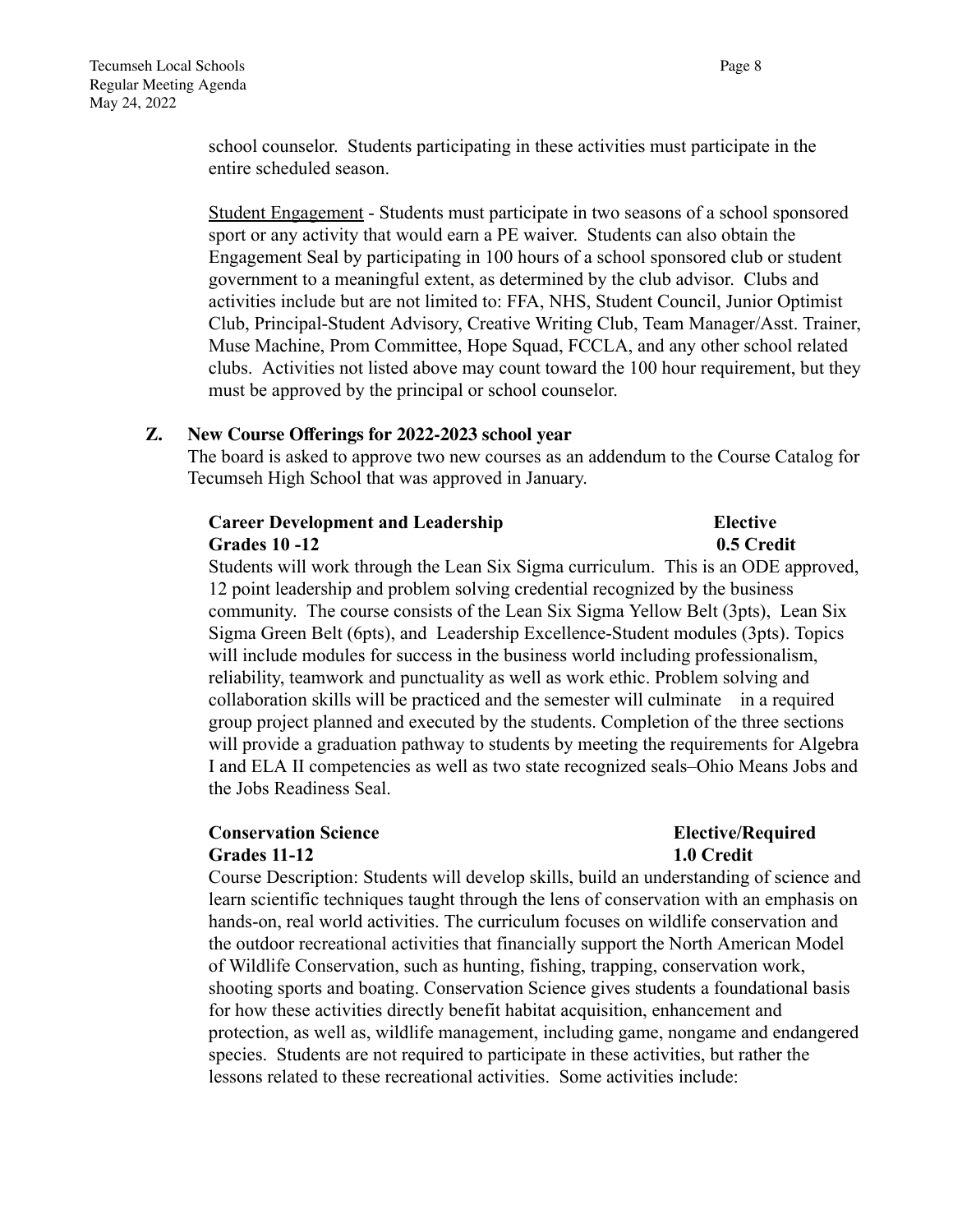Conservation work: investigating the effects of trash on wildlife and habitat while conducting a clean up project.

Fishing: applying scientific methods and writing a lab report while testing the breaking point of fishing knots.

Hunting: learning anatomy standards during the processing of a game animal, such as pheasant, rabbit, or deer.

Shooting Sports: applying physics standards related to force, acceleration, aerodynamics, projectile motion, etc. to the flight path of an arrow.

Boating: learning about hydrology while applying physics standards, such as buoyant force, average density, volume, etc., to kayaking.

\_\_\_\_\_\_\_\_\_\_\_\_\_\_\_\_\_\_\_\_\_\_\_\_\_\_\_\_\_\_\_\_\_\_\_\_\_\_\_\_\_\_\_\_\_\_\_\_\_\_\_\_\_\_\_\_\_\_\_\_\_\_\_\_\_\_\_\_\_\_\_\_\_\_\_\_\_\_\_\_\_\_\_\_\_\_\_\_\_\_\_\_\_\_\_\_\_\_\_\_\_\_\_\_\_\_\_\_\_\_\_\_\_\_\_

\_\_\_\_\_\_\_\_\_\_\_\_\_\_\_\_\_\_\_\_\_\_\_\_\_\_\_\_\_\_\_\_\_\_\_\_\_\_\_\_\_\_\_\_\_\_\_\_\_\_\_\_\_\_\_\_\_\_\_\_\_\_\_\_\_\_\_\_\_\_\_\_\_\_\_\_\_\_\_\_\_\_\_\_\_\_\_\_\_\_\_\_\_\_\_\_\_\_\_\_\_\_\_\_\_\_\_\_\_\_\_\_\_\_\_

# *ATHLETIC*

Superintendent recommends, moves and seconds that the Board of Education approves the following.

## **AA. Overnight Sports Camp**

The board is asked to approve a summer sports camp, as presented. This is at no cost to the Board of Education. See Exhibit AA.

\_\_\_\_\_\_\_\_\_\_\_\_\_\_\_\_\_\_\_\_\_\_\_\_\_\_\_\_\_\_\_\_\_\_\_\_\_\_\_\_\_\_\_\_\_\_\_\_\_\_\_\_\_\_\_\_\_\_\_\_\_\_\_\_\_\_\_\_\_\_\_\_\_\_\_\_\_\_\_\_\_\_\_\_\_\_\_\_\_\_\_\_\_\_\_\_\_\_\_\_\_\_\_\_\_\_\_\_\_\_\_\_\_\_\_

\_\_\_\_\_\_\_\_\_\_\_\_\_\_\_\_\_\_\_\_\_\_\_\_\_\_\_\_\_\_\_\_\_\_\_\_\_\_\_\_\_\_\_\_\_\_\_\_\_\_\_\_\_\_\_\_\_\_\_\_\_\_\_\_\_\_\_\_\_\_\_\_\_\_\_\_\_\_\_\_\_\_\_\_\_\_\_\_\_\_\_\_\_\_\_\_\_\_\_\_\_\_\_\_\_\_\_\_\_\_\_\_\_\_\_

2022 Findlay Boys Basketball Team Camp June 17-18, 2022 \$190 for overnight in campus dorms and all meals

ROLL CALL: Scott\_\_\_ Slagell\_\_\_ Martin\_\_\_ Priest\_\_\_ Stafford\_\_\_

## *POLICY*

None.

## **V. PLANNING AND DISCUSSION**

## **VI. REPORTS**

#### **VII. INFORMATION ITEMS**

- May 25 Grade Level Awards Tecumseh Middle School 8, 9 & 10 a.m.
- May 26 Talent Show Tecumseh Middle School 8:30 a.m.
- May 26 Students' Last Day, Early Release TMS/THS 12:00, Elementary 12:30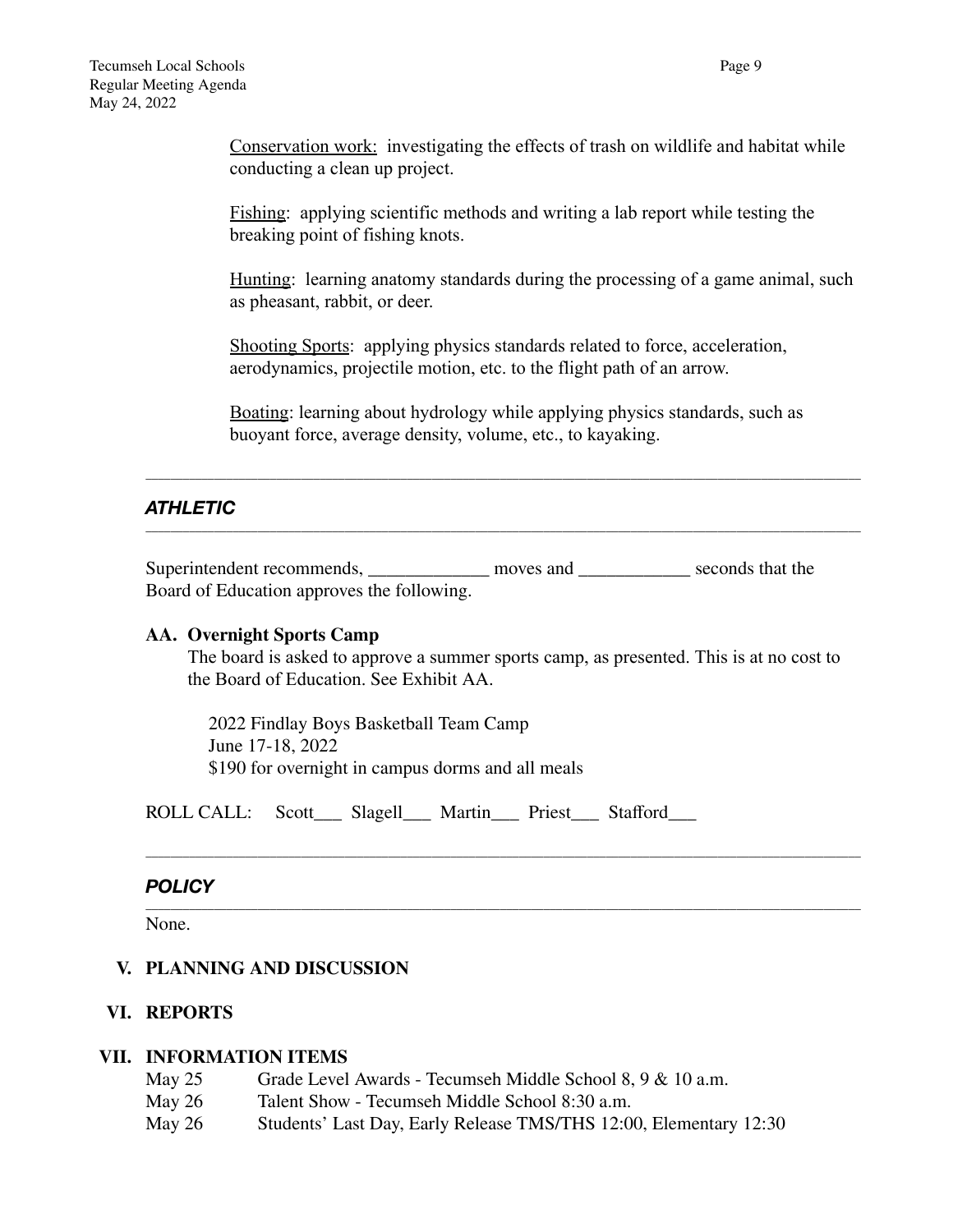| Grade Cards Go Home                                                                  |
|--------------------------------------------------------------------------------------|
| Staff Celebration 1:30 p.m.                                                          |
| PTO Pool Party - New Carlisle Pool 5:00 - 8:00 p.m.                                  |
| Teachers' Last Day                                                                   |
| Memorial Day - Board Office Closed                                                   |
| Graduation - Spitzer Stadium 7:30 p.m.                                               |
| Graduation Rain Dates - Spitzer Stadium 7:30 p.m. / 2:00 p.m.                        |
| BOE Work Session - THS Arrow Conference Room 5:30 p.m.                               |
| June 15 & 16 Administrative Retreat -THS Arrow Conference Room 8:00 a.m. - 3:00 p.m. |
| Juneteenth (observed) - Board Office Closed                                          |
| Board Meeting 6:00 p.m.                                                              |
| Independence Day - Board Office Closed                                               |
|                                                                                      |

## **VIII. COMMENTS AND QUESTIONS FROM BOARD MEMBERS**

## **IX. EXECUTIVE SESSION**

\_\_\_\_\_\_\_\_\_\_\_\_\_\_ moves and \_\_\_\_\_\_\_\_\_\_\_\_\_ seconds for recess into Executive Session for the reason(s) indicated on the last page of the agenda.

ROLL CALL: Scott\_\_\_ Slagell\_\_\_ Martin\_\_\_ Priest\_\_\_ Stafford\_\_\_

Time out to Executive Session \_\_\_\_\_\_\_\_\_\_.

Reconvened to Regular Meeting at \_\_\_\_\_\_\_\_\_.

## **X. ADJOURNMENT**

\_\_\_\_\_\_\_\_\_\_\_\_\_\_\_ moves and \_\_\_\_\_\_\_\_\_\_\_\_\_\_\_\_\_ seconds to adjourn the meeting.

ROLL CALL: Scott\_\_\_ Slagell\_\_\_ Martin\_\_\_ Priest\_\_\_ Stafford\_\_\_

Time: \_\_\_\_\_\_\_\_\_\_\_\_